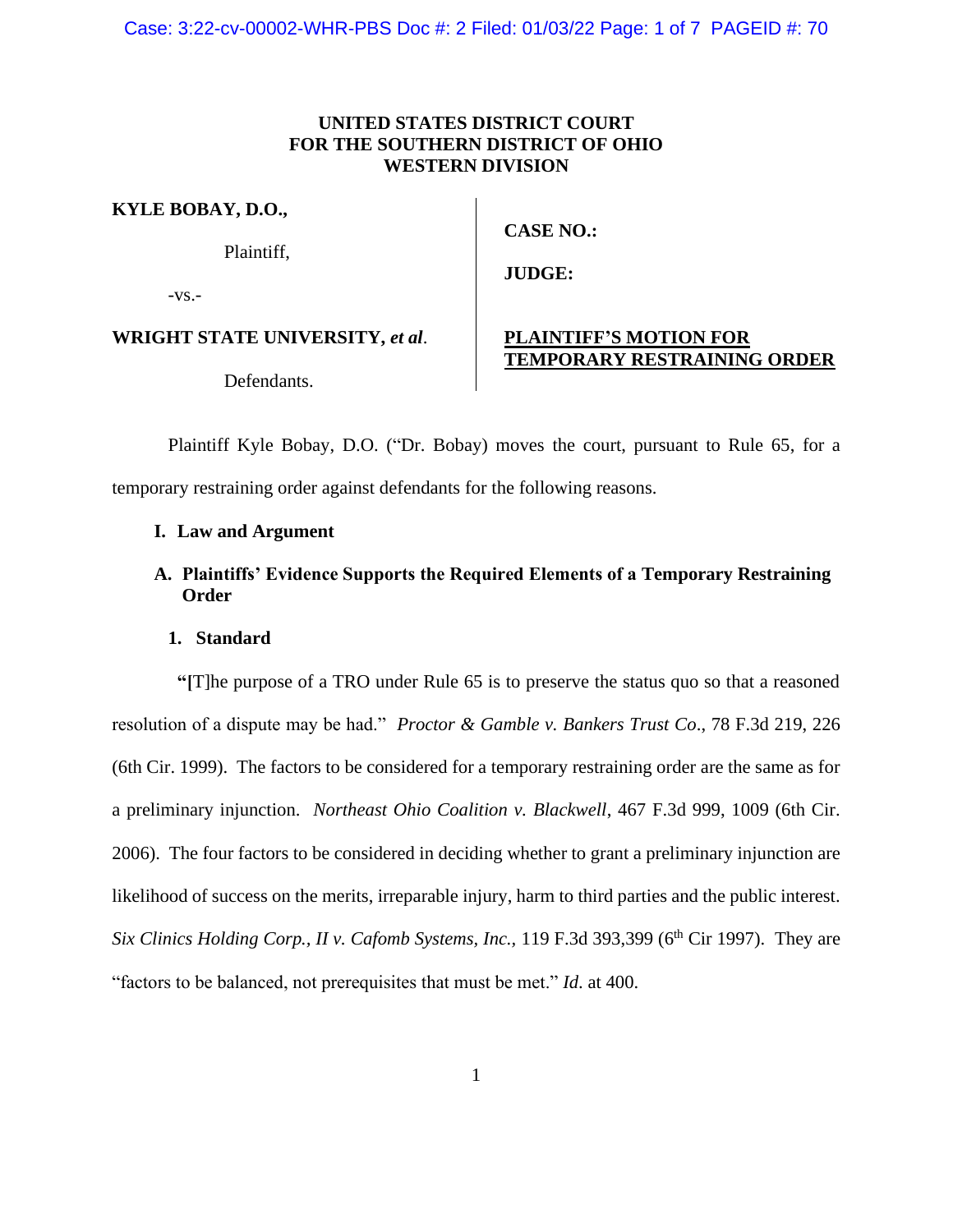### **2. Success on The Merits**

 "In order to establish a likelihood of success on the merits of a claim, a plaintiff must show more than a mere possibility of success on the merits of a claim." *Id*. at 402 "However, it is ordinarily sufficient if the plaintiff has raised questions going to the merits so serious, substantial, difficult, and doubtful as to make them a fair ground for litigation and thus for more deliberate investigation." *Id*.

The United States Supreme Court has stated:

The purpose of a preliminary injunction is merely to preserve the relative positions of the parties until a trial on the merits can be held. Given this limited purpose, and given the haste that is often necessary if those positions are to be preserved, a preliminary injunction is customarily granted on the basis of procedures that are less formal and evidence that is less complete than in a trial on the merits. A party thus is not required to prove his case in full at a preliminary-injunction hearing.

*Univ. of Texas v. Camenisch*, 451 U.S. 390, 395, 101 S. Ct. 1830, 1834, 68 L. Ed. 2d 175 (1981)

Hence a party must show a substantial likelihood, not a probability, of success on the merits i.e., more than a mere possibility.

Plaintiff incorporates herein the facts set forth in his verified complaint. He seeks a temporary restraining order precluding defendants from violating his religious free exercise rights by terminating him from the Wright State University Emergency Medicine Residency Program ("EM Residency Program") on January 4, 2022, as a result of his refusal for religious reasons to take a Covid-19 vaccine. Defendants' policy allowed requests for religious exemptions. However, defendant Kettering denied plaintiff's request on the grounds that it did not meet the standard for a religious exemption.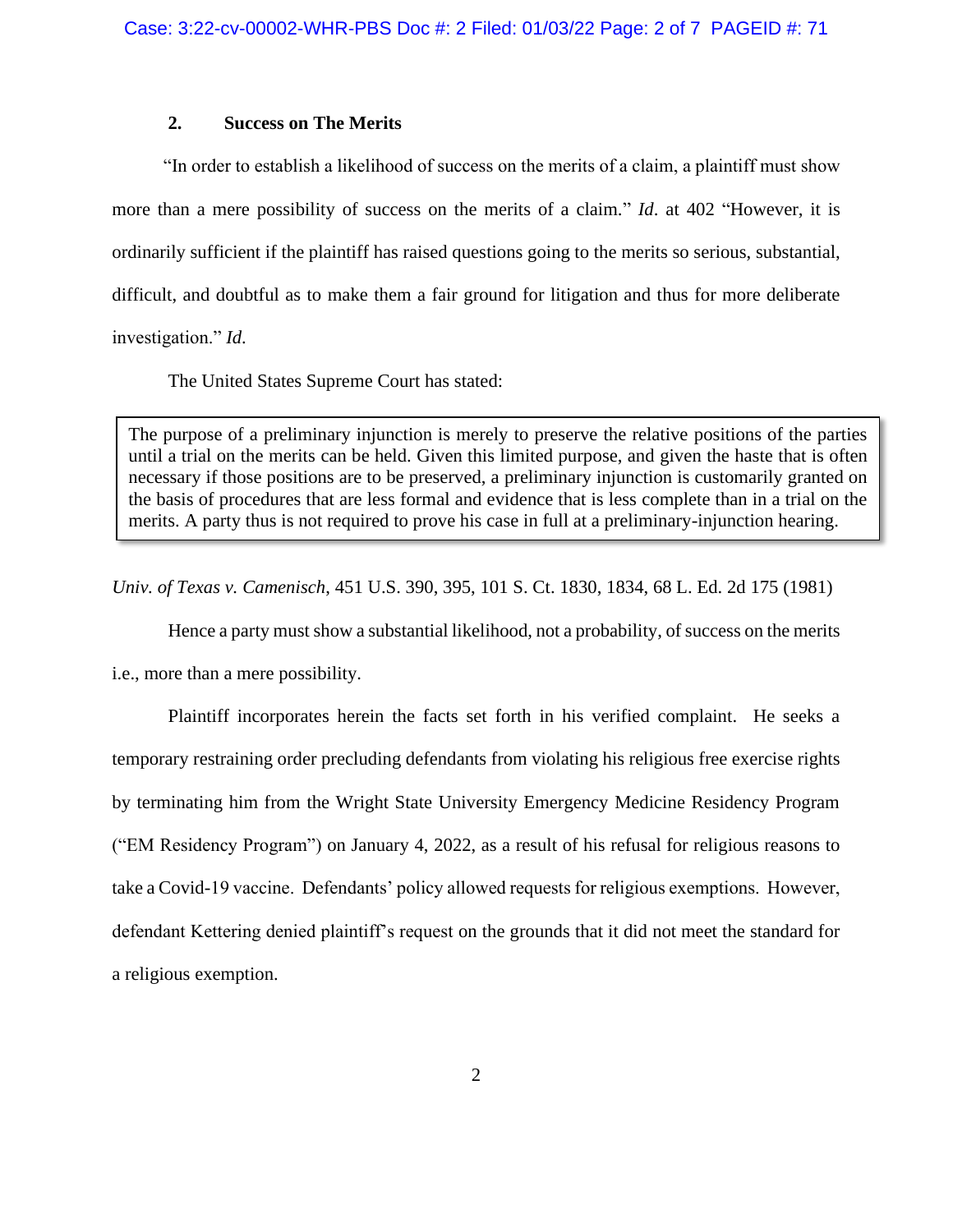#### Case: 3:22-cv-00002-WHR-PBS Doc #: 2 Filed: 01/03/22 Page: 3 of 7 PAGEID #: 72

Plaintiff in his requests stated that his religious belief regarding abortion and his body being the temple of the Holy Spirit precluded him from taking the vaccine. Complaint, Exhibits 6 and 11. Kettering stated that his explanation contained political and social statements that did not qualify as religious beliefs. Complaint, Exhibit 10. This rationale violates the well settled principle that "[i]t is not within the judicial ken to question the centrality of particular beliefs or practices to a faith, or the validity of particular litigants' interpretation of those creeds." *Hernandez v. Common of Internal Revenue*, 490 U.S. 680, 699 (1989); see also *Thomas v. Rev. Bd. Of Ind. Emp.* Sec. Div., 450 U.S. 707,714 (A plaintiff's "religious beliefs need not be acceptable, logical, consistent, or comprehensible to others in order to merit First Amendment protection.")

Defendant Wright State University as a state university is subject to the rule that "[t]he First Amendment, as incorporated through the Fourteenth Amendment, prevents a state from 'prohibiting the free exercise of religion'." *Dahl v. Board of Trustees of Western Michigan University*, 15 F. 4<sup>th</sup> 728, 731 (2021) (Applying this principle to a state university in the context of a religious exemption from a Covid-19 vaccine mandate.)

A challenged activity will be considered state action for purposes of the Fourteenth Amendment and 42 U.S.C. §1983 actions "when a private actor operates as a 'willful participant in joint activity with the State or its agents." *Brentwood Academy v. Tennessee Secondary School Athletic Ass'n*, 531 U.S. 288, 296 (2001).

In the present case, Kettering is acting as a fiscal agent for the Wright State University Emergency Medicine Residency Program in relation to Dr. Bobay's residency. Wright State operates, supervises and administers Dr. Bobay's residency and Kettering is a willful participant in this joint activity with Wright State, as described in detail in the complaint. As such Kettering's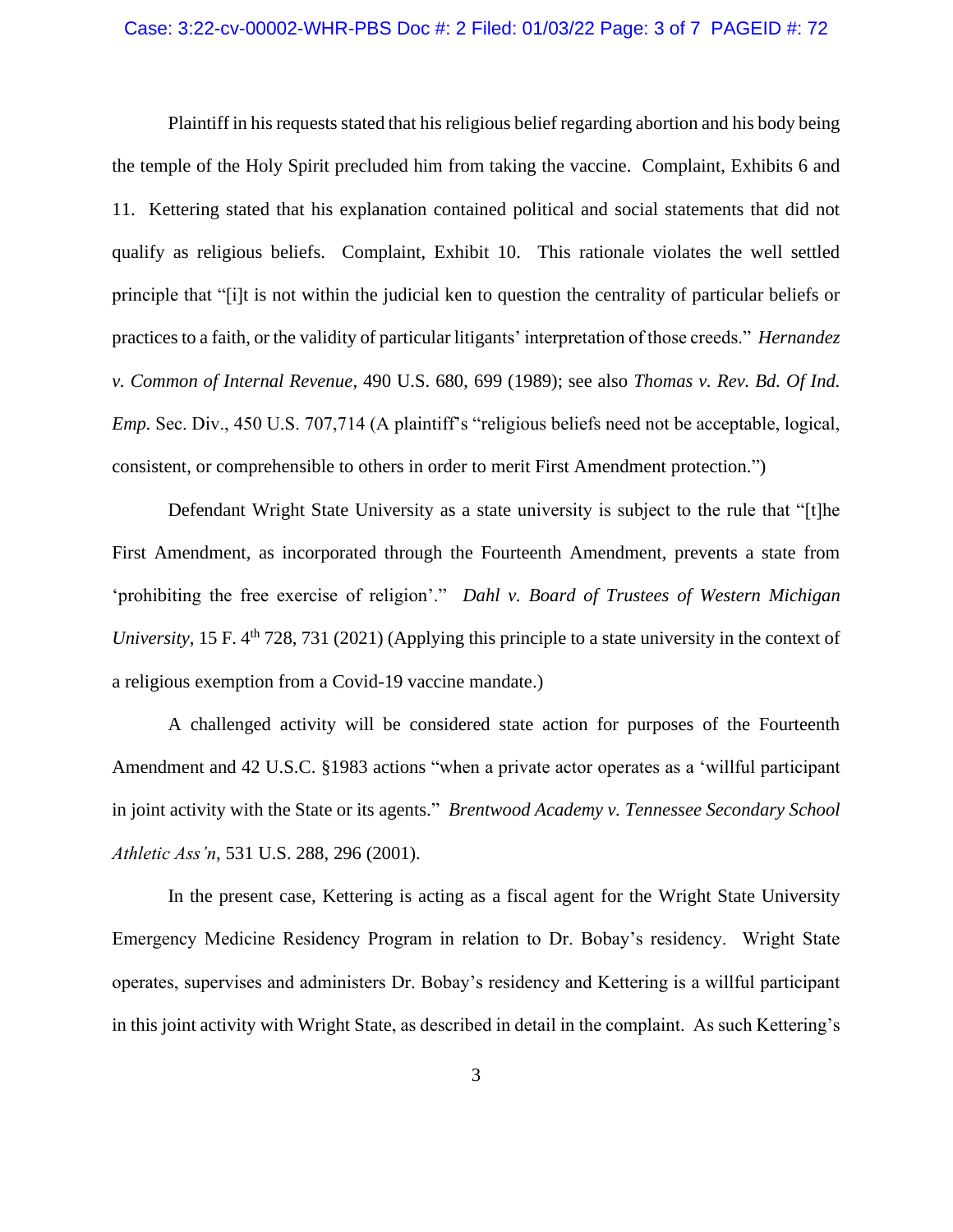#### Case: 3:22-cv-00002-WHR-PBS Doc #: 2 Filed: 01/03/22 Page: 4 of 7 PAGEID #: 73

challenged conduct in planning to terminate Dr. Bobay's residency agreement is state action and subject to the First Amendment and 42 U.S.C. §1938.

 The issue of whether Ketterring's participation in the EM Residency Program constitutes state action was addressed in great detail in *Daniel v. American Bd. of Emergency Medicine,* 237 F. Supp 2d 336, 347-354 (W.D. N. Y. 2002). The pertinent part of the *Daniel* ruling is attached as Exhibit A. In *Daniel*, Kettering successfully maintained that even though it is a private actor, its participation in the EM Residency Program constitutes state action for purposes of state immunity from an anti-trust claim. In like manner, Kettering's participation in the EM Residency Program constitutes state action for purposes of the First Amendment and 42 U.S.C. §1983.

Defendants' actions condition Dr. Bobay's participation in the EM Residency Program on his willingness [t]o abandon [his] sincerely religious beliefs" and therefore they have "burdened [his] free exercise rights." *Dahl* at 733.

Because defendants have provided a mechanism for individualized exemptions, defendants vaccine mandate is not generally applicable and is subject to strict scrutiny. *Id*. at 733. Therefore, defendants must prove that the decision not to grant Dr. Bobay's religious exemption survives strict scrutiny. *Id.* at 733.

To survive strict scrutiny, the denial of Dr Bobay's exemption must advance "interests of the highest order" and be "narrowly tailored to achieve those interests." *Fulton v. City of Philadelphia* 141 S. Ct. 1868, 1880. "Put another way, so long as the government can achieve its interests in a manner that does not burden religion, it must do so." *Id*. at 1880.

Defendants can't meet this test because "narrow tailoring is unlikely if the University's conduct is 'more severe' than that of other institutions." *Dahl* at 735.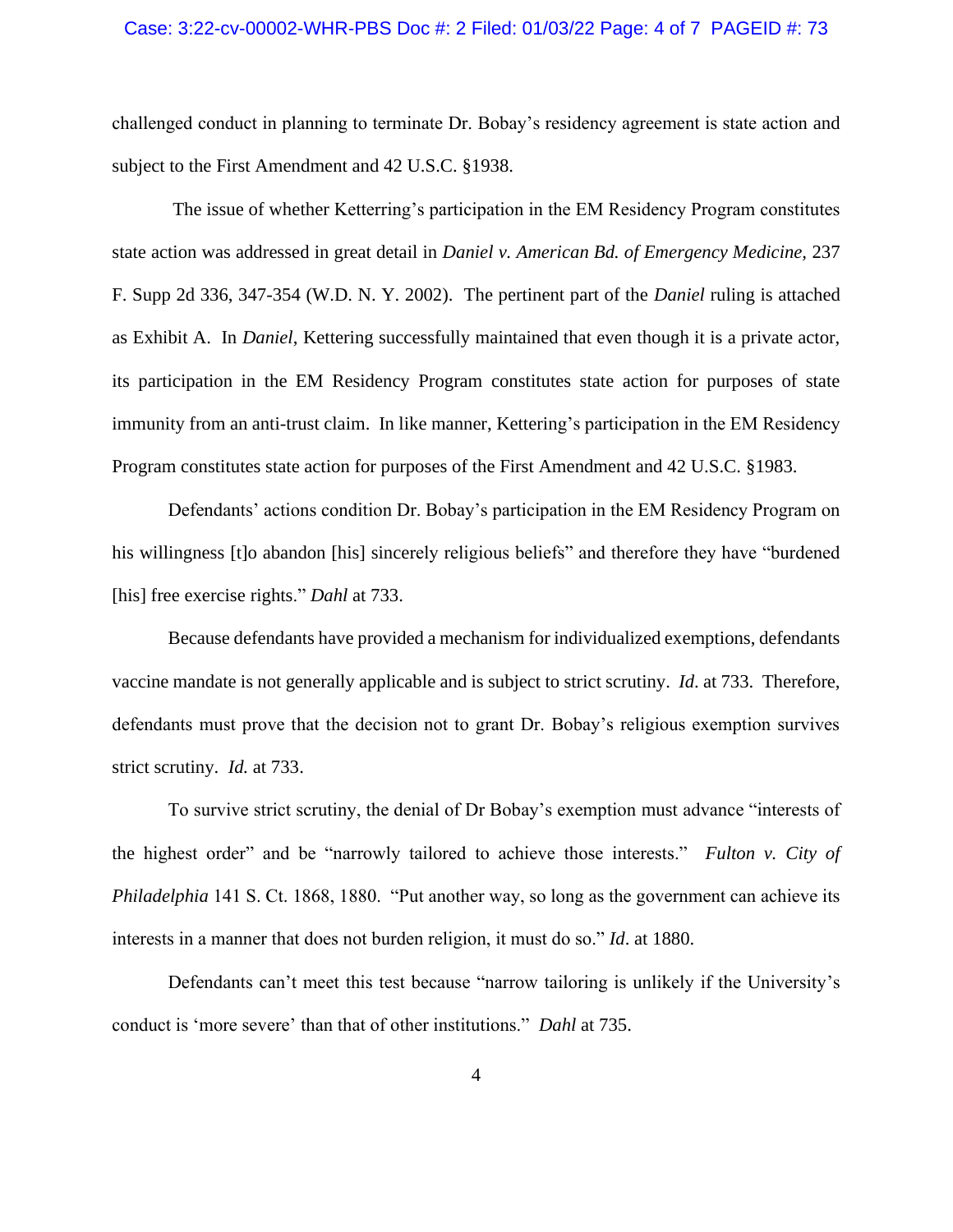#### Case: 3:22-cv-00002-WHR-PBS Doc #: 2 Filed: 01/03/22 Page: 5 of 7 PAGEID #: 74

In the present case, Dr. Bobay has been granted religious exemptions from Covid-19 vaccine mandates imposed by Premiere Employee Health and Wright State. Complaint, Exhibits 18 and 19. Moreover, Kettering granted a religious exemption to a physician on its medical staff based on information similar to that provided by Dr. Bobay in his exemption request. Exhibit 20, attached (an executed copy of this Exhibit will be filed as soon as it is received from affiant). As a result, defendants' actions in terminating Dr. Bobay from the ER Residency Program violates his free exercise rights and he has a substantial likelihood of success on the merits.

Plaintiffs have shown more than a mere possibility of success on the merits of its claims of constitutional and statutory violations and therefore show a substantial likelihood of success on the merits.

#### **2. Irreparable Harm**

"Preliminary injunctions in constitutional cases often turn on likelihood of success on the merits, usually making it unnecessary to dwell on the remaining three factors." *Roberts v. Neace*, 958 F. 3d 409 (6<sup>th</sup> Cir 2020) (upholding injunctive relief regarding a COVID-19 vaccine mandate because of a constitutional violation.) "Courts have also held that a plaintiff can demonstrate that a denial of an injunction will cause irreparable harm if the claim is based upon a violation of the plaintiff's constitutional rights." *Overstreet v. Lexington-Fayette Urb. Cty. Gov't*, 305 F.3d 566, 578 (6th Cir. 2002). A presumption of irreparable harm for preliminary injunction purposes arises from constitutional violations because "The loss of [constitutional] freedoms, for even minimal periods of time, unquestionably constitutes irreparable injury". *Elrod v. Burns*, 427 U.S. 347, 373 (1976); *Hartman v. Acton*, No. 2:20-CV-1952, 2020 WL 1932896, at \*4 (S.D. Ohio Apr. 21, 2020)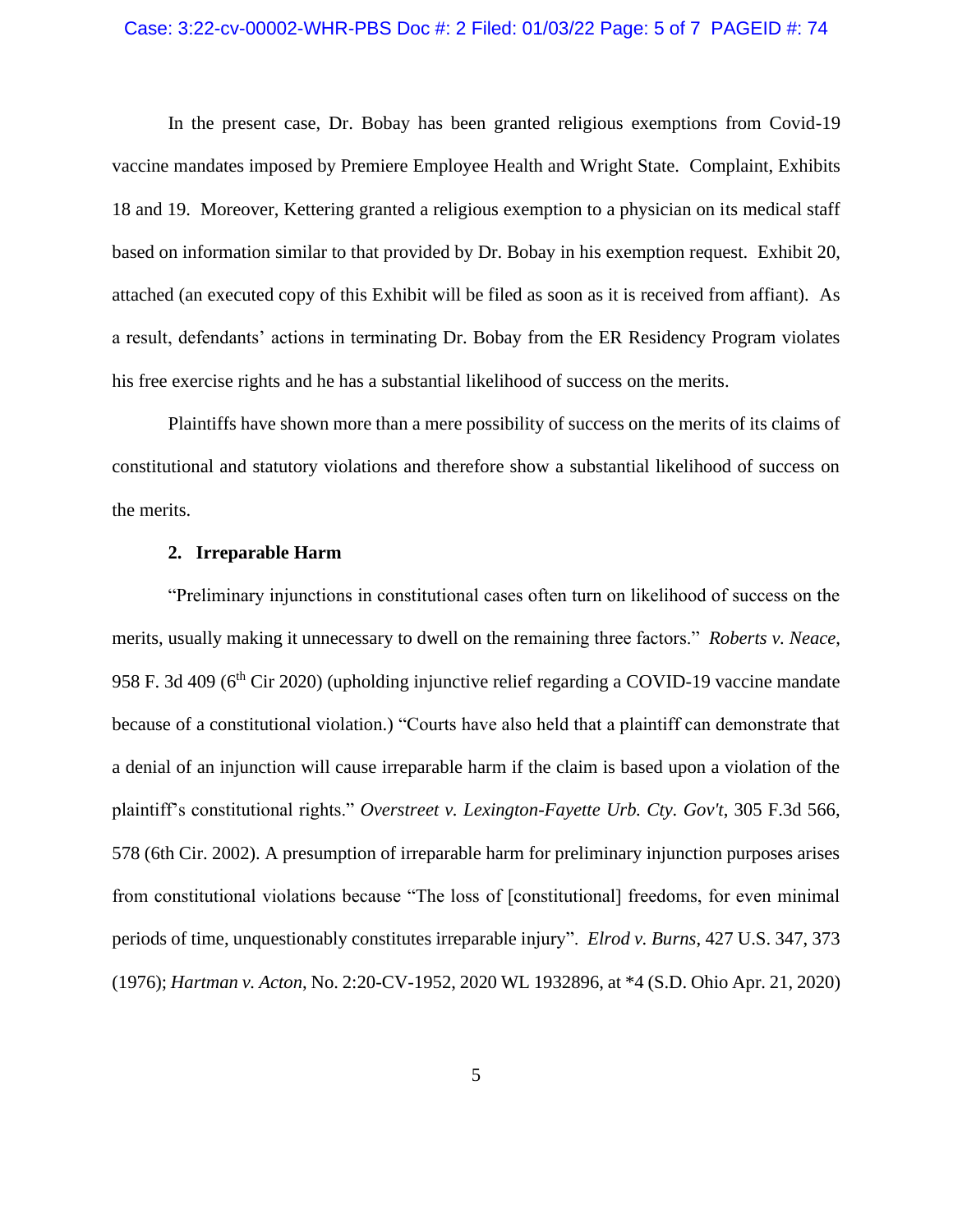#### Case: 3:22-cv-00002-WHR-PBS Doc #: 2 Filed: 01/03/22 Page: 6 of 7 PAGEID #: 75

("Where irreparable harm is based upon a violation of a plaintiff's constitutional rights, that violation, no matter how temporary, is sufficient to show irreparable harm.").

A survey of cases applying a presumption of irreparable harm in preliminary injunction hearings may be found in a law review article titled, Irreparability, I Presume? On Assuming Irreparable Harm for Constitutional Violations in Preliminary Injunctions, by Beatrice Franklin. 45 Colum. Hum. Rts. L. Rev. 623 (2014). The author traced the application of this presumption to a wide range of constitutional violations and recommended that it be treated as a general rule. *Id.* at 665.

Plaintiffs have shown a substantial likelihood of success on its claim of a constitutional violation and therefore irreparable injury is presumed for purposes of a temporary restraining order.

Moreover, even if there wasn't a constitutional violation, "a delay in the ability to pursue a chosen profession [has been found by courts] to be the type of irreparable harm which will support temporary injunctive relief." *Sellers v. University of Rio Grande*, 838 F. Supp 2d 677, 687 (S.D. Ohio 2012), citing *Bonnette v. District of Columbia Court of Appeals*, 796 F. Supp. 2d 164, 186-87 (D.C.D.C. 2011).

#### **3. Balance of Harms and the Public Interest**

"In a suit against the government, balancing of the equities merges into our consideration of the public interest." *SAM Party of New York v. Kosinski*, 987 F.3d 267, 278 (2d Cir. 2021). "Whether the grant of a preliminary injunction furthers the public interest in such a case is largely dependent on the likelihood of success on the merits because the protection of constitutional rights is always in the public interest." *Daunt v. Benson*, 956 F. 3d 396, 422 (6<sup>th</sup> Cir 2020). "As for the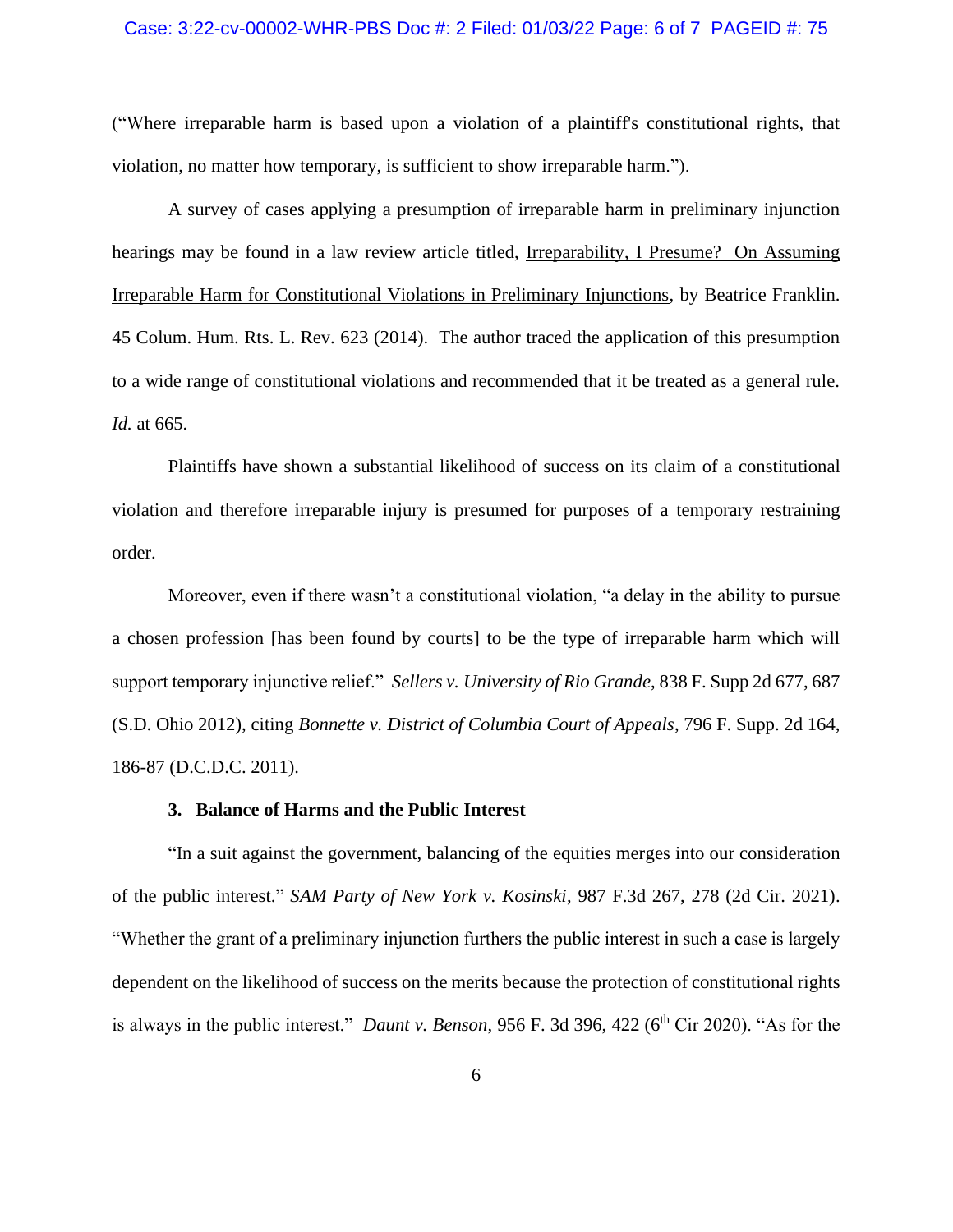#### Case: 3:22-cv-00002-WHR-PBS Doc #: 2 Filed: 01/03/22 Page: 7 of 7 PAGEID #: 76

remaining parts of the preliminary injunction analysis, the public-interest factor merge[s] with the substantial-harm [to third parties] factor when the government is the defendant." *Id*. at 422.

As *Jacobson* provides, Ohio's police power permits it to set health policy as it in its wisdom may determine. The Ohio constitutional convention of 1851 with respect to Art. I, Sec. 1 as construed by the Ohio Supreme Court and the Ohio Legislature with respect to the subject statutes has determined such public policy. Defendants' constitutional and statutory violations are therefore a violation of the public interest.

#### **II. Conclusion**

For the above reasons, Plaintiffs request the court to issue a temporary restraining order precluding defendants from terminating his GME Agreement on January 4, 2022.

Respectfully Submitted,

*/s/ Thomas W. Connors* Thomas W. Connors (0007226) Mendenhall Law Group 190 North Union St. Ste 201 Akron, Ohio 44304 330-535-9160 tconnors@warnermendenhall.com Counsel for Plaintiff

#### **INSTRUCTIONS FOR SERVICE**

Plaintiff requests the clerk of courts to serve this motion for temporary restraining order on

defendants at the addresses listed in the caption of the complaint.

 */s/ Thomas W. Connors* Counsel for Plaintiff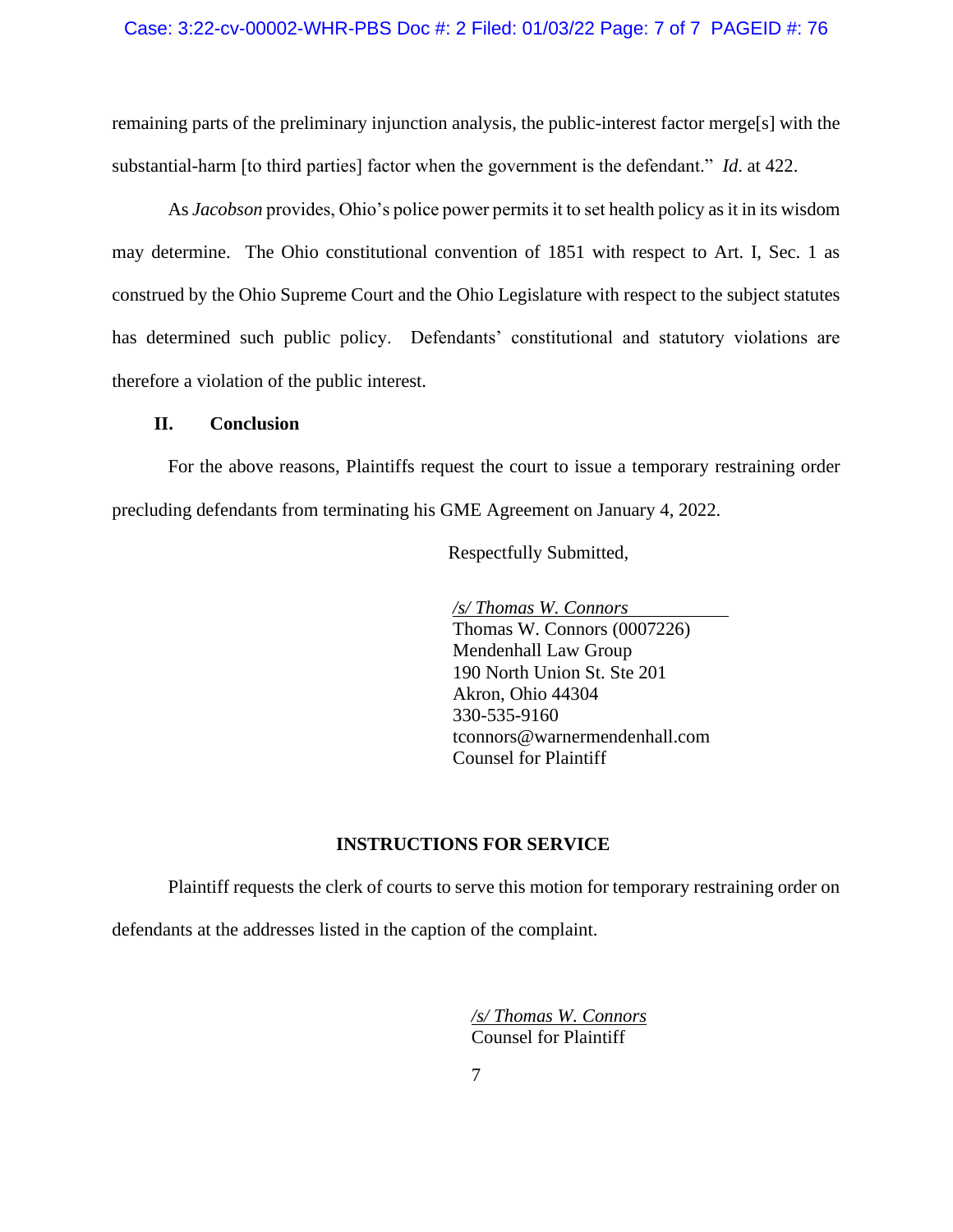Case: 3:22-cv-00002-WHR-PBS Doc #: 2-1 Filed: 01/03/22 Page: 1 of 2 PAGEID #: 77

### UNITED STATES DISTRICT COURT **FOR THE SOUTHERN DISTRICT OF OHIO WESTERN DIVISION**

| KYLE BOBAY, D.O.,               | <b>CASE</b>          |
|---------------------------------|----------------------|
| Plaintiff.                      | <b>JUDG</b>          |
| $-VS$ .                         |                      |
| WRIGHT STATE UNIVERSITY, et al. | AFFID<br><b>THOM</b> |
| Defendants.                     |                      |
|                                 |                      |

# $NO.$ :

E:

# **AVIT OF** <u>IAS L. RETZIOS, DPM, FACFAS</u>

| STATE OF OHIO    |       |
|------------------|-------|
|                  | ) SS. |
| <b>COUNTY OF</b> |       |

Thomas L. Retzios, DPM, FACFAS, being first duly sworn, deposes and states that:

- 1. On or about August 5, 2021, 2021, I was informed that Kettering Health Network ("Kettering") had implemented a policy requiring medical staff to be vaccinated against COVID-19, but that it would consider requests for exemptions for sincerely held religious beliefs.
- 2. As a member of Kettering's medical staff, I submitted a request for religious exemption sometime prior to November 29, 2021. A copy of that request is attached as Exhibit A.
- 3. On November 29, 2021, Kettering informed me by email that my request for religious exemption had been granted. A copy of that email is attached as Exhibit B.

# FURTHER AFFIANT SAYETH NAUGHT

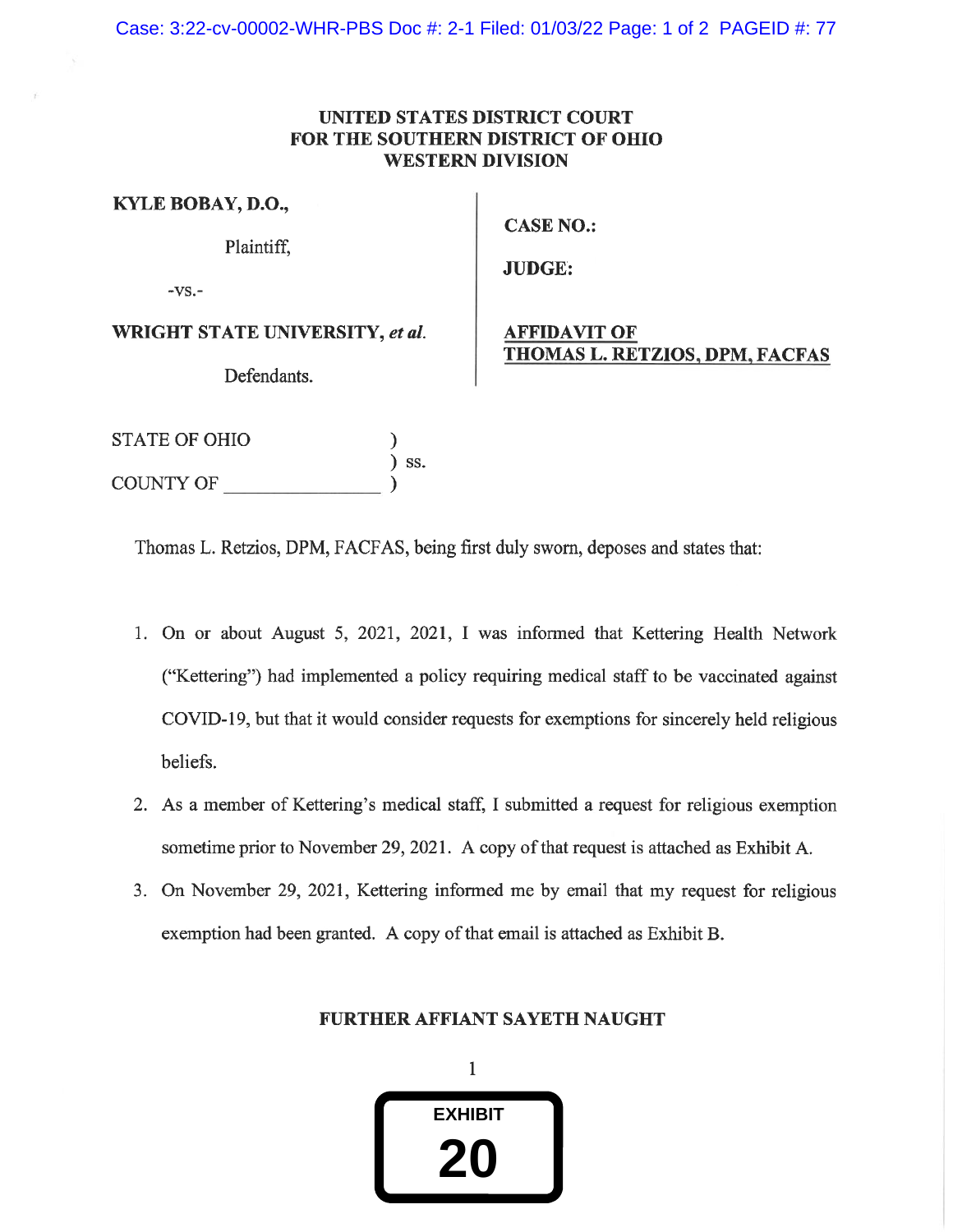Case: 3:22-cv-00002-WHR-PBS Doc #: 2-1 Filed: 01/03/22 Page: 2 of 2 PAGEID #: 78

Thomas L. Retzios, DPM, FACFAS

<u> 1983 - Barbara Bernard Bernard B</u>

<u> Territoria de la construcción de la construcción de la construcción de la construcción de la construcción de la</u>

Sworn to and subscribed before me this \_\_\_\_\_\_ day of January, 2021.

Notary Public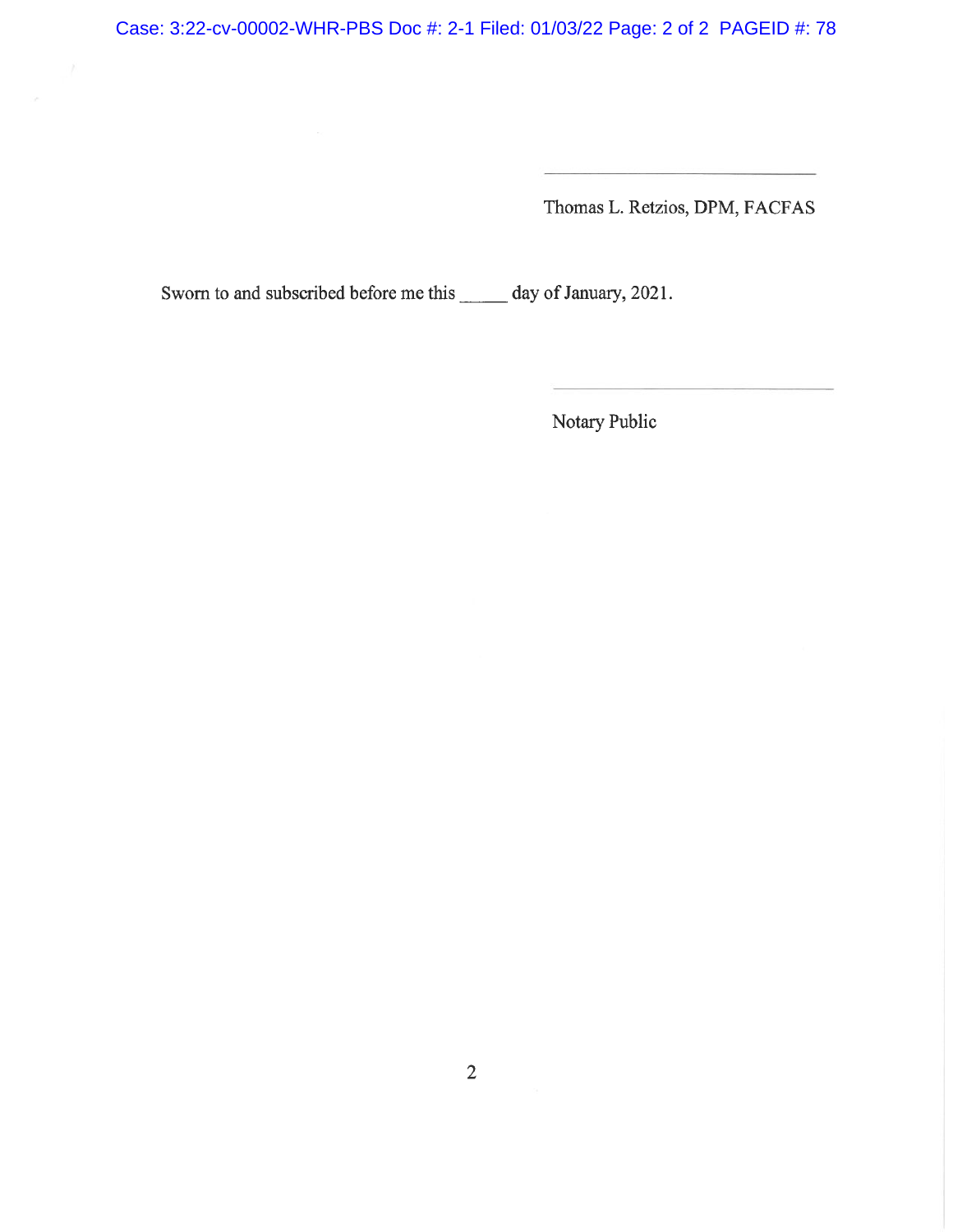# Religious Exemption from COVID Vaccinations

I am requesting an exemption from the requirement of receiving any COVID 19 vaccine. After much prayer, I cannot in good conscience take any COVID 19 vaccination as they contradict my sincerely held religious beliefs.

The basis of my request is due to my strongly held religious belief that life is sacred, no matter what stage it is in. It does not matter if it is fetal tissue or embryonic tissue, I believe God creates these structures for human life.

I originally realized the sinful nature of abortions as a young child. From listening to my Priest proclaim the Gospel of Luke:

43 And why am I so honored, that the mother of my Lord should come to me?

*44 For as soon as the sound of your greeting reached my ears� the baby in my womb leaped for joy.* 

This "baby" was John the Baptist, who had already assumed his holiness in the womb.

Later on in my life, I experienced the most powerful example of the sanctity of all human life. At 4 years of age, my first born son, Lazaros, was diagnosed with an extremely rare cancer. Despite all we did, he died one and a half years later. One and a half years of suffering and pain for the entire family. It breaks my heart that all mothers don't experience this same overwhelming love, which would prevent them from aborting their babies.

In the 2001, I closely followed the banning of federal funding for fetal/embryonic cell line research by the Bush administration. I recall how the argument at that time was that adult stem cell were superior to embryonic cell lines in research and medical applications. I was very disappointed in 2009 when the Obama Administration inexplicably reversed the ban on funding of embryonic stem cell research.

I also recall watching in horror as physicians casually spoke about, and laughed about selling aborted fetuses. What a monstrous practice.

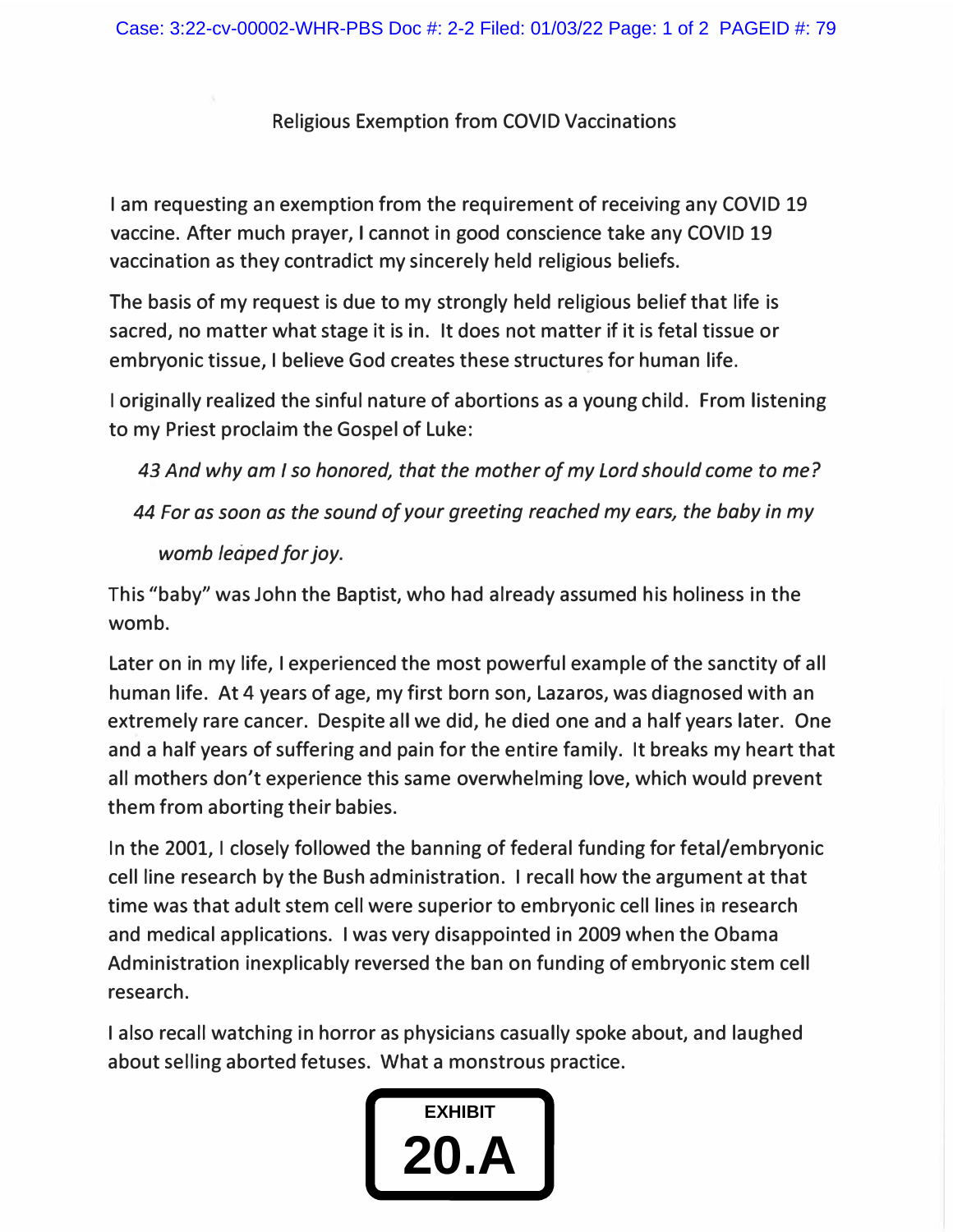I cannot phrase my opposition any better than how Dr. Kyle McKenna concluded his article 'Use of Aborted Fetal Tissue in Vaccines and Medical Research Obscures the Value of All Human Life' published in The Linacre Quarterly in February 2018:

"Each medical benefit or scientific advance from the use of fetal tissue from elective abortions desensitizes beneficiaries, scientists, and doctors to the original evil act that produced these cells. Aborted fetal tissues used in laboratories are minimized to merely human cells, and the human beings whose lives were taken to provide those cells become irrelevant and with time forgotten. Of greatest concern is that desensitization ultimately leads to scandal by erroneously validating elective abortions for a greater good. Without careful oversight, the fetus could become, like fetal tissue cell lines, merely cells, cultured within the uterus for scientific exploration. All people of good conscience have the responsibility to voice opposition to the use of fetal tissue from elective abortions in order to promote development of alternatives, affirm the value of all human life, and limit scandal."<sup>1</sup>

I feel this is my attempt at being one of those "people of good conscience" fulfilling my responsibility to voice opposition to the use of this fetal tissue in developing the vaccines.

These are a few of the objections I have to these current vaccines, and for these reasons, I request the religious exemption from the vaccine mandate.

 $1$  McKenna, PhD., K, C, (2018). Use of Aborted Fetal Tissue in Vaccines and Medical Research Obscures the Value of Human Life. The Linacre Quarterly, 85(I). https://www.ncbi.nlm.nih.gov/pmc/articles/PMC6027112/#!po=65.3846